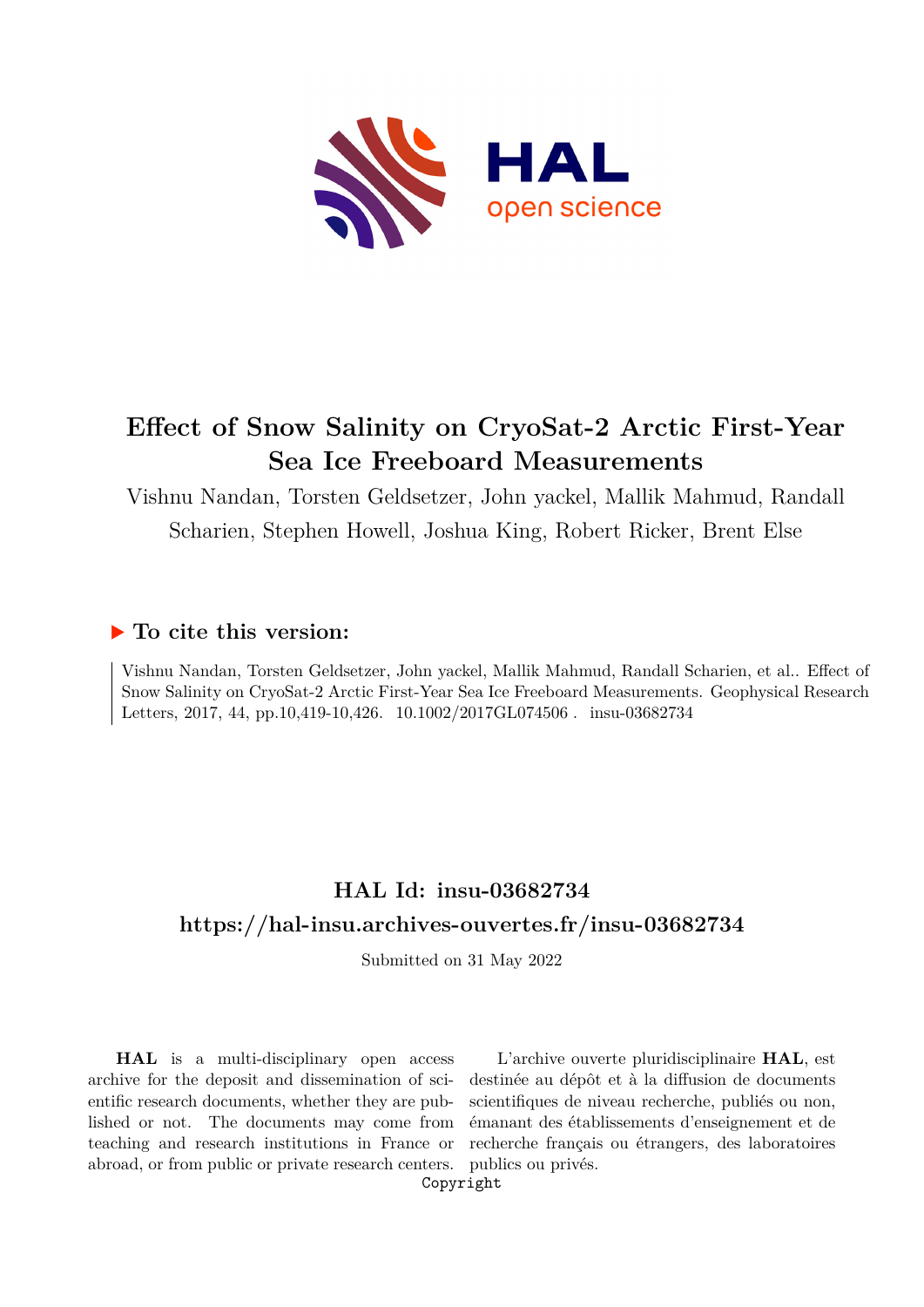# **@AGU[PUBLICATIONS](http://publications.agu.org/journals/)**



# [Geophysical Research Letters](http://onlinelibrary.wiley.com/journal/10.1002/(ISSN)1944-8007)

### RESEARCH LETTER

[10.1002/2017GL074506](http://dx.doi.org/10.1002/2017GL074506)

#### Key Points:

- First empirically derived assessment of the influence of snow salinity on Arctic first-year sea ice (FYI) thickness from CryoSat-2
- Snow salinity affects FYI thickness estimates from CryoSat-2 by shifting the main radar scattering horizon upward into the snow cover
- A semi-empirically derived snow salinity correction factor is proposed for completing current methods to retrieve CryoSat-2 FYI freeboard

#### [Supporting Information:](http://dx.doi.org/10.1002/2017GL074506)

[•](http://dx.doi.org/10.1002/2017GL074506) [Supporting Information S1](http://dx.doi.org/10.1002/2017GL074506)

#### Correspondence to:

V. Nandan, [vishnunandan.nandaku@ucalgary.ca](mailto:vishnunandan.nandaku@ucalgary.ca)

#### Citation:

Nandan, V., Geldsetzer, T., Yackel, J., Mahmud, M., Scharien, R., Howell, S., … Else, B. (2017). Effect of snow salinity on CryoSat-2 Arctic first-year sea ice freeboard measurements. Geophysical Research Letters, 44, 10,419–10,426. <https://doi.org/10.1002/2017GL074506>

Received 9 JUN 2017 Accepted 30 SEP 2017 Accepted article online 6 OCT 2017 Published online 17 OCT 2017

©2017. American Geophysical Union. All Rights Reserved.

## Effect of Snow Salinity on CryoSat-2 Arctic First-Year Sea Ice Freeboard Measurements

Vishnu Nandan<sup>1</sup> [,](http://orcid.org/0000-0002-5133-2676) Torsten Geldsetzer<sup>1</sup> , John Yackel<sup>1</sup> , Mallik Mahmud<sup>1</sup> [,](http://orcid.org/0000-0002-6874-9048) Randall Scharien<sup>2</sup> [,](http://orcid.org/0000-0002-2761-4809) Stephen Howell<sup>3</sup>  $\mathbf{D}$ , Joshua King<sup>3</sup>  $\mathbf{D}$ , Robert Ricker<sup>4,5</sup>  $\mathbf{D}$ , and Brent Else<sup>1</sup>

<sup>1</sup> Cryosphere Climate Research Group, Department of Geography, University of Calgary, Calgary, Alberta, Canada, <sup>2</sup>Department of Geography, University of Victoria, Victoria, British Columbia, Canada, <sup>3</sup>Climate Research Division, Environment and Climate Change Canada, Toronto, Ontario, Canada, <sup>4</sup>Alfred Wegener Institute, Helmholtz Centre for Polar and Marine Research, Bremerhaven, Germany, <sup>5</sup>University Brest, CNRS, IRD, Ifremer, Laboratoire d'Oceanographie Physique et Spatiale (LOPS), IUEM, Brest, France

Abstract The European Space Agency's CryoSat-2 satellite mission provides radar altimeter data that are used to derive estimates of sea ice thickness and volume. These data are crucial to understanding recent variability and changes in Arctic sea ice. Sea ice thickness retrievals at the CryoSat-2 frequency require accurate measurements of sea ice freeboard, assumed to be attainable when the main radar scattering horizon is at the snow/sea ice interface. Using an extensive snow thermophysical property dataset from late winter conditions in the Canadian Arctic, we examine the role of saline snow on first-year sea ice (FYI), with respect to its effect on the location of the main radar scattering horizon, its ability to decrease radar penetration depth, and its impact on FYI thickness estimates. Based on the dielectric properties of saline snow commonly found on FYI, we quantify the vertical shift in the main scattering horizon. This is found to be approximately 0.07 m. We propose a thickness-dependent snow salinity correction factor for FYI freeboard estimates. This significantly reduces CryoSat-2 FYI retrieval error. Relative error reductions of ~11% are found for an ice thickness of 0.95 m and ~25% for 0.7 m. Our method also helps to close the uncertainty gap between SMOS and CryoSat-2 thin ice thickness retrievals. Our results indicate that snow salinity should be considered for FYI freeboard estimates.

#### 1. Introduction

Satellite radar altimetry from the European Space Agency's CryoSat-2 (CS-2) is widely used to provide estimates of Arctic sea ice thickness and mass balance (e.g., Kwok & Cunningham, 2015; Laxon et al., 2013). Under an assumption of isostatic equilibrium, sea ice thickness estimates are primarily a function of sea ice freeboard and snow load (e.g., Ricker et al., 2014). Measurement of the sea ice freeboard relies on the altimeter radar penetrating the snow cover to interact with the snow/sea ice interface. In the case of CS-2, the reflected radar signal (i.e., the main scattering horizon) is assumed to be at the snow/sea ice interface (Hendricks et al., 2016; Laxon et al., 2013). However, the snow cover on sea ice affects the CS-2 radar waves, and it is acknowledged that this may lead to a vertical shift in the location of the main scattering horizon (e.g., Ricker et al., 2015; Willatt et al., 2011). Such a shift has the potential to misrepresent the sea ice freeboard, leading to ambiguous sea ice thickness estimates (e.g., Ricker et al., 2014; Tilling et al., 2015).

Several studies discuss factors that can contribute to snow cover interactions with the CS-2 radar signal, including footprint-scale surface roughness variations (Kwok, 2014), potential dependence on snow temperature (Willatt et al., 2011), snow volume scattering-induced bias (Hendricks et al., 2016; Ricker et al., 2014, 2015), and overestimation or underestimation of the measured freeboard due to snow compression (Kern et al., 2015; Tilling et al., 2015). However, no study has investigated the impact of snow salinity on CS-2 signal penetration.

During the formation of seasonal first-year sea ice (FYI), a small amount of brine is expelled upward, resulting in a thin brine layer on the ice surface. With subsequent snow accumulation, there is an upward wicking of brine from the ice surface into the snow cover. This wicking produces brine-wetted snow, primarily within the bottom 6–8 cm, which have salinities ranging from 1 to 20 parts per thousand (Barber et al., 1995; Crocker, 1992; Geldsetzer et al., 2009). In thicker snow covers, strong salinity gradients are commonly observed in the bottommost layers, with significantly lower brine volumes, or brine-free conditions, in the uppermost snow layers (Drobot & Barber, 1998; Fuller et al., 2014). The brine within the snow alters the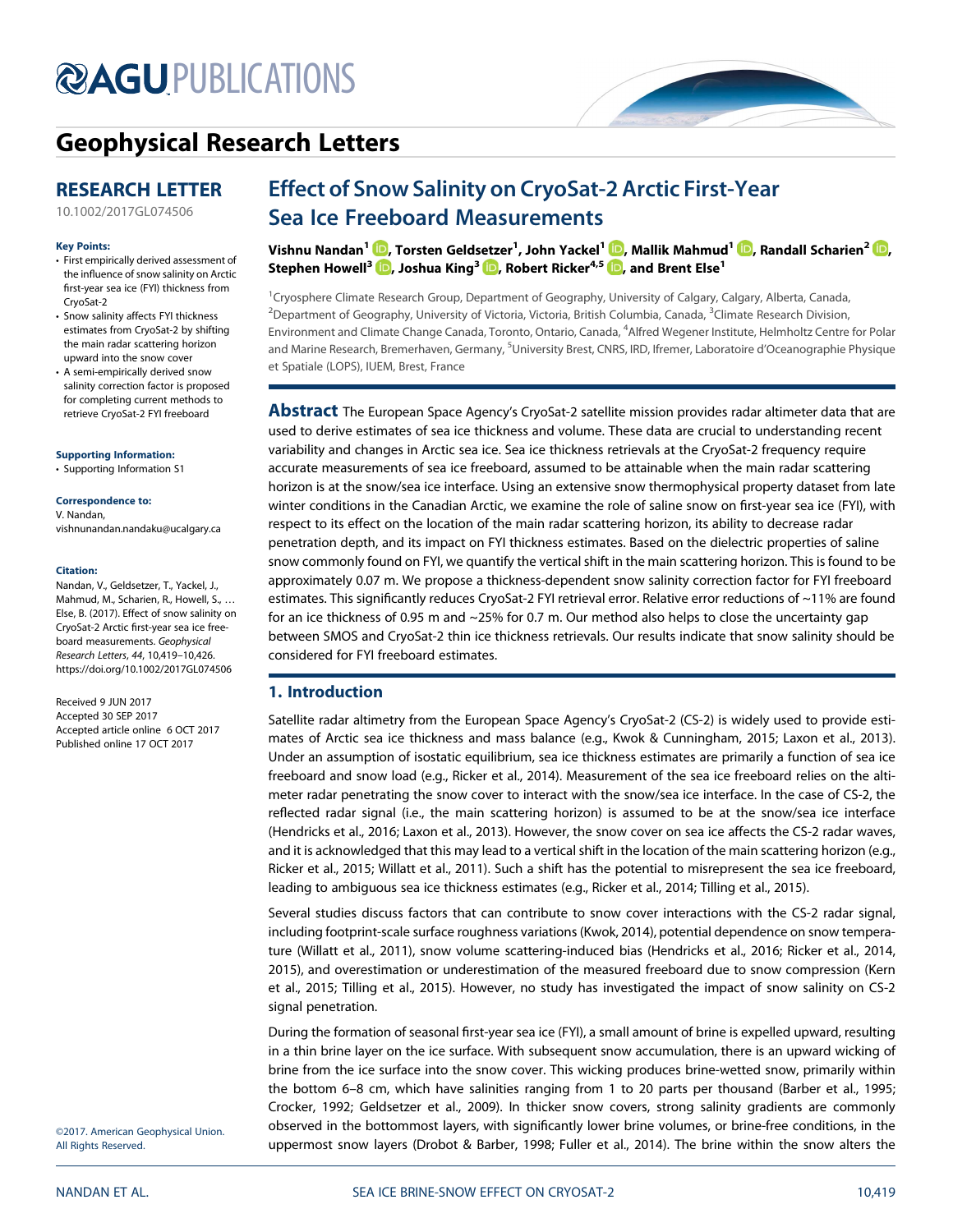#### Table 1

Snow Thickness and Snow Pit Metadata From Measurements Made on First-Year Sea Ice in the Canadian Arctic Archipelago

| Field campaign                                                     | Month, year                         | # of spatially independent snow thickness<br>measurements | $#$ of snow<br>pits | Reference                                          |
|--------------------------------------------------------------------|-------------------------------------|-----------------------------------------------------------|---------------------|----------------------------------------------------|
| Cambridge Bay (69.03°N; 105.12°W)                                  | April 2014 and 2017<br>and May 2016 | ~150                                                      | 43                  | Zheng et al. (2017)                                |
| Eureka (80.08°N; 86.77°W)                                          | April 2014, 2016                    | ~2.550                                                    | 59                  | King et al. (2015)                                 |
| Resolute Bay (74.7°N; 95.6°W)                                      | May 2012                            | ~100                                                      | 44                  | Nandan et al. (2017, 2016)                         |
| Hudson Bay (58.46°N; 93.50°W)<br>Cape Bathurst (69.63°N; 126.11°W) | April 2009<br>May 2004 and 2008     | ~1.350<br>$~10^{-750}$                                    | 38<br>29            | Fuller et al. (2014)<br>Barber and Hanesiak (2004) |

dielectric and microwave scattering properties of the snow (Barber & Nghiem, 1999; Drinkwater & Crocker, 1988; Geldsetzer et al., 2009), leading to strong microwave attenuation within the snow volume, with significantly reduced radar penetration (e.g., Nandan et al., 2017). These factors likely also affect the location of the CS-2 main scattering horizon.

Brine-wetted snow is found predominantly on FYI (Drinkwater & Crocker, 1988; Geldsetzer et al., 2009), whereas on older, thicker multiyear sea ice (MYI), snow salinity is negligible because brine drainage occurs through the ice during repeated summer melt cycles. The upper layers of MYI ice thus are also brine-free. Therefore, MYI and FYI interact with the CS-2 radar signal in markedly different ways, with MYI allowing greater CS-2 signal penetration, while FYI inhibits the CS-2 signal. Under the influence of a warming Arctic, the proportion of FYI is increasing and that of MYI decreasing (Maslanik et al., 2011). Additionally, a warming Arctic, with increasingly thinner snow covers on FYI in many parts of the Arctic (e.g., Webster et al., 2014), and these snow covers are likely to be more saline. The influence of brine-wetted snow on FYI is thus an increasingly relevant factor affecting satellite altimeter measurements.

In this study, we propose a semiempirical approach to quantify the effect of snow salinity on CS-2-estimated FYI freeboard and thickness estimates. Using snow property measurements on FYI acquired from various locations in the Canadian Arctic during late winter season, we characterize the brine volume and dielectric property distribution in snow-covered FYI. We then model the main scattering horizon and maximum penetration depth at the CS-2 frequency (13.575 GHz). Next, we establish a snow salinity correction factor, as a function of snow thickness, to be used in the determination of sea ice freeboard from CS-2. Finally, we use the corrected freeboard to estimate FYI thickness from CS-2 and compare this with a CS-2 FYI thickness retrieval estimate from March 2016 produced by Ricker et al. (2017). A stepwise flowchart (F1) is included in the supporting information to provide additional information on the modeled parameterization of the main scattering horizon and the correction factor.

#### 2. Data and Methods

#### 2.1. Sea Ice Freeboard Data

Ice freeboard ( $F_{l}$ ) from CS-2 was obtained from the Alfred Wegener Institute data products [\(http://www.meer](http://www.meereisportal.de)[eisportal.de](http://www.meereisportal.de)) (Grosfeld et al., 2016; Ricker et al., 2014). These data are based on a threshold-first-maximum retracker algorithm (TFMRA) that locates the main scattering horizon at 50% of the first local maximum of the radar waveform. Following subtraction of the mean sea surface and local sea surface anomalies, the radar freeboard ( $F_R$ ) is assumed to be at the snow/ice interface (Hendricks et al., 2016). With regards to the snow cover, only a single correction factor  $(C_W)$  (Kwok, 2014) is applied, to account for the reduced propagation speed in the snow cover given by (1):

$$
F_I = F_R + C_W \tag{1}
$$

#### 2.2. Snow and Sea Ice Data

Field data from FYI were collected during nine field campaigns in the Canadian Arctic. These campaigns took place during the late winter season (April and May) from 2004 to 2017, on both undeformed and slightly deformed FYI (Figure S1 in the supporting information and Table 1). These data encompass 53,000 snow thickness measurements and 213 detailed snow pits. To minimize spatial autocorrelation of snow thickness measurements, a lag distance threshold of 15 m is used to select only spatially independent measurements,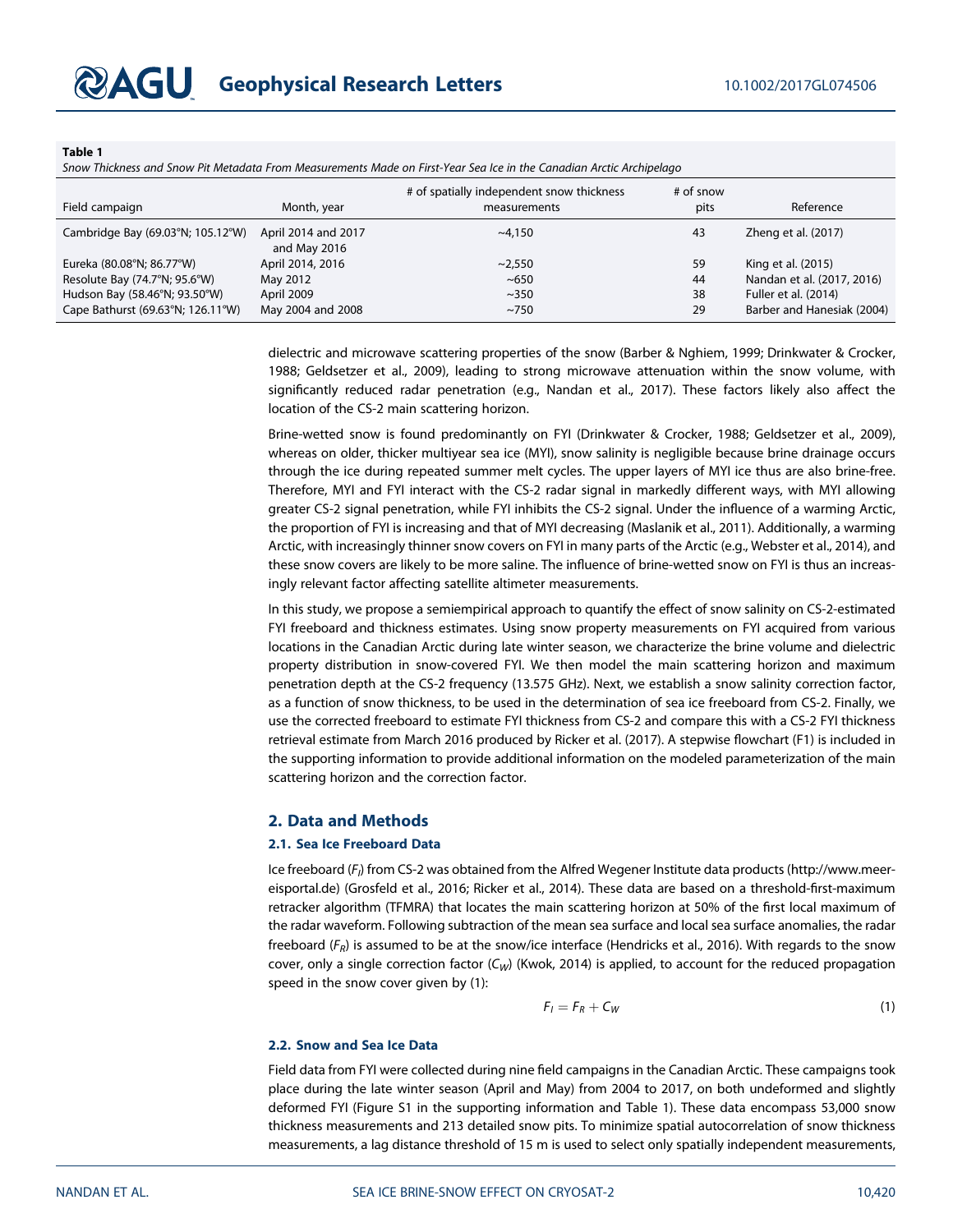following the semivariogram methodology of Iacozza and Barber (1999). This reduces the number of snow thickness measurements to 8,500. The mean snow thickness  $(H<sub>S</sub>)$  of these 8,500 measurements is 16  $\pm$  6 cm (with a modal snow thickness of 14 cm). The 213 snow pits range in snow thickness from 4 cm to 40 cm. Snow pit thermophysical properties were sampled at 2 cm vertical resolution and include snow salinity (S<sub>S</sub>), snow temperature (T<sub>S</sub>), and snow density ( $\rho$ <sub>S</sub>).

#### 2.3. Brine Volume and Penetration Depth Modeling

Brine volume fraction  $\varphi_{bs}$  is estimated following Drinkwater and Crocker (1988),

$$
\varphi_{bs} = \left[\frac{\varphi_{bsi}\rho_b}{(1 - \varphi_{bsi})\rho_i + \varphi_{bsi}\rho_b}\right] \left[\frac{\rho_s}{\rho_b}\right]
$$
(2)

where  $\rho_i$  is the temperature-dependent density of pure ice in g/cm $^3$ ,  $\rho_b$  is the density of brine in g/cm $^3$  as a function of temperature-dependent brine salinity (Cox & Weeks, 1975), and  $\varphi_{bsi}$  is the temperaturedependent brine volume fraction of sea ice (Frankenstein & Garner, 1967).

CS-2 penetration depth  $\delta_P$  into the snow cover, ignoring scattering losses is derived following Ulaby et al. (1984):

$$
\delta_P = \frac{\lambda_0}{4\pi} \left\{ \frac{\varepsilon'}{2} \left[ \left( 1 + \left( \frac{\varepsilon''}{\varepsilon'} \right)^2 \right)^{1/2} - 1 \right] \right\}^{-1/2} \tag{3}
$$

where  $\lambda_0$  is the wavelength (0.02 m for CS-2).  $\varepsilon^{'}$  and  $\varepsilon^{''}$  represent the modeled dielectric permittivity and loss, respectively. Employing the snow density data and the estimated brine volume, we calculate  $\varepsilon^{'}$  and  $\varepsilon^{''}$  for each snow layer. For fresh dry snow on FYI,  $\varepsilon^{'}$  equals the permittivity of dry snow  $\varepsilon^{'}_{ds}$ , which is frequency independent:

$$
\varepsilon'_{ds} = 1 + 2.55 \rho_{ds} \tag{4a}
$$

where  $\rho_{ds}$  is the density of dry snow (Geldsetzer et al., 2009).

For snow layers that are brine-wetted,  $\varepsilon^{'}$  becomes the permittivity of brine-wetted snow  $\varepsilon^{'}_{bs'}$  calculated using a dielectric mixture model (Geldsetzer et al., 2009):

$$
\varepsilon'_{bs} = \varepsilon'_{ds} + \mathsf{S}\varphi_{bs}\varepsilon'_{b} \tag{4b}
$$

where  $\varepsilon_{\sf ds}'$  is obtained by removing the brine volume from the measured snow density, S is a saturationdependent dielectric depolarization factor, set to 1.33 (Geldsetzer et al., 2009), and  $\varepsilon_{b}^{'}$  is the temperatureand frequency-dependent permittivity of brine (Stogryn & Desargant, 1985).

For fresh dry snow layers on FYI,  $\varepsilon^{''}$  equals the dielectric loss of dry snow  $(\varepsilon^{''}_{ds})$ , which is  $<$ 0.01 (Denoth, 1989);  $\varepsilon^{''}$  is set to 0.001 in this study. For snow layers that are brine-wetted,  $\varepsilon^{''}$  becomes the dielectric loss of brinewetted snow ( $\epsilon_{bs}^{''}$ ) and is also calculated using a dielectric mixture model, as the sum of the dielectric loss of dry snow, and the conductivity and relaxation contributions owing to brine inclusions. Detailed description of the dielectric mixture model can be found in Geldsetzer et al. (2009).

The two-way loss L( $\theta^{'}$ ) for a snow layer is given by (Winebrenner et al., 1992)

$$
L(\theta') = \exp\left(\frac{-2K_e\tau}{\cos\theta'}\right) \tag{5}
$$

where the extinction coefficient  $K_e$  is the inverse of  $\delta_P$ ,  $\theta^{'}$  is the incidence angle within the snow layer based on the degree of refraction, and  $\tau$  is the snow layer thickness (0.02 m).

Maximum  $\delta_P$  is attained using the equation  $P(d)/P(0_+) = 1/e$ , where  $P(0_+)$  is the power at the air/snow interface and  $P(d)$  is the power at depth d (Winebrenner et al., 1992). Hence, the deepest layer to which microwaves penetrate corresponds to approximately one-third of the initial power that enters the snow layer.

#### 2.4. Modeled Scattering Horizon

The main scattering horizon ( $S_H$ ) is modeled as the vertical distance from the air/snow interface. In a multilayered system such as snow covered FYI,  $S_H$  is a function of the snow thermophysical properties through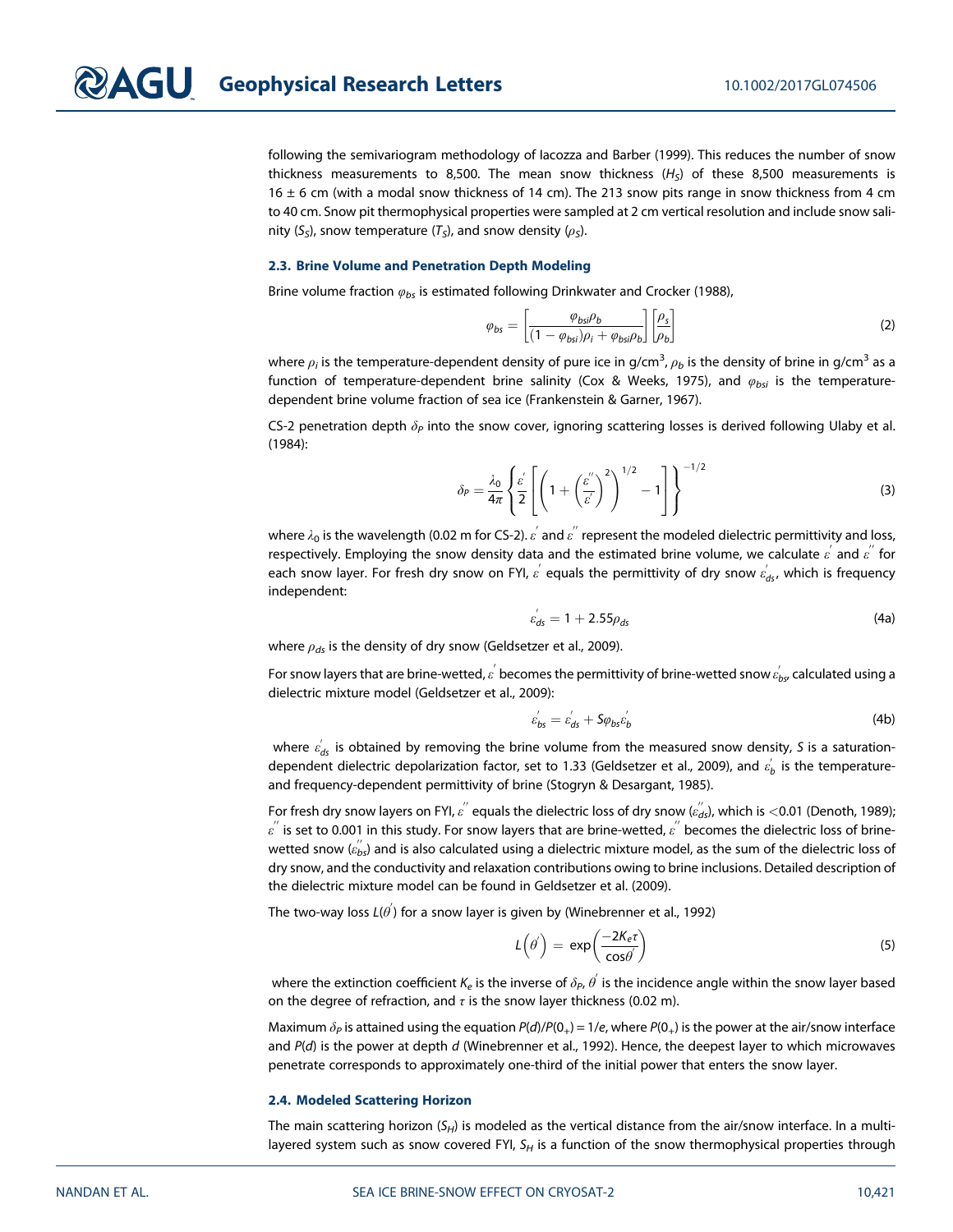which the CS-2 altimeter signal propagates (Ricker et al., 2014). Nevertheless, the dominant scattering mechanism for FYI is expected to be surface scattering, especially at the CS-2 incidence angle.

To obtain a first-order estimate of the dominant surface scattering interface (i.e.  $S_H$ ) in snow-covered FYI, we model the Ku-band transmission, reflection (Lorrain et al., 1988), and two-way loss (Winebrenner et al., 1992) for a multilayered snow cover. The simulated normalized echo power  $P<sub>T</sub>$  at each  $n<sup>th</sup>$  snow layer is derived using (6a) and (6b)

$$
P_{T(n \ge 2)} = (1 - P_{n-1})^* \left[ \prod_{k=2}^{n-1} \left\{ T_k \left( \theta' \right)^* \Pi \left( 1 - \prod_{k=2}^{n-1} L_k \left( \theta' \right) \right) \right\} \right]^* R_n \left( \theta' \right) \tag{6a}
$$

while

$$
P_1 = R_1(\theta) \tag{6b}
$$

where L( $\theta^{'}$ ) is the two-way loss factor given the refracted incidence angle  $\theta^{'}$ . T( $\theta^{'}$ ) and R( $\theta^{'}$ ) are the power transmission and reflection coefficients at the upper surface of each snow layer, given the  $\theta^{'}$  in the layer immediately above it.  $\theta$  in ((6b)) represents the incidence angle at which the CS-2 signal interacts with the air/snow interface. The snow layer with the maximum  $P_T$  is identified as the  $S_H$ . In radar altimetry of ice, the dominant surface scattering interface is associated with a point at 50% of the first local maximum of the waveform (Davis, 1997). Therefore,  $S_H$  corresponds to the 50% TFMRA used by Ricker et al. (2014, 2017) and Hendricks et al. (2016).

#### 2.5. Snow Salinity Correction Factor

The portion of a FYI snow cover lying below  $S_H$  is the estimated vertical shift in the scattering horizon due to snow salinity. We term this the snow salinity correction factor  $(\Delta_S)$ . Building on equation (1), we propose a snow salinity correction factor $\Delta_S$  that can be applied to CS-2 estimated  $F_I$  for FYI, thus

$$
F_I = F_R + C_W + \Delta_S \tag{7}
$$

Other snow cover correction factors have been proposed (e.g., Hendricks et al., 2016; Kern et al., 2015; Kwok, 2014; Ricker et al., 2014, 2015; Tilling et al., 2015; Willatt et al., 2011); however, these are not applied to the freeboard product used in this study. Possible effects of  $\Delta_S$  on C<sub>W</sub> and other correction factors are not investigated in this study and warrant further research.

#### 2.6. Sea Ice Thickness

Sea ice thickness (T) is derived assuming isostatic equilibrium using

$$
T = F_l \frac{\rho_W}{\rho_W - \rho_l} + H_S \frac{\rho_S}{\rho_W - \rho_l} \tag{8}
$$

where  $\rho_W$  is the density of seawater (1,024 kg/m $^3$ ),  $\rho_I$  is the density of sea ice density (916.7 kg/m $^3$  for FYI),  $H_S$  is the snow thickness, and  $\rho_S$  is the density of snow.

This equation is used to estimate T from the measured  $F_h$  using assumed snow properties (e.g., Kwok & Cunningham, 2015; Laxon et al., 2013; Ricker et al., 2014). The  $H<sub>S</sub>$  for MYI is generally obtained from the Warren snow climatology (Warren et al., 1999), whereas the  $H<sub>S</sub>$  for FYI is most often assumed to be 50% of the Warren snow climatology (Kurtz & Farrell, 2011).  $\rho_s$  is also obtained from the Warren snow climatology. FYI is distinguished from MYI using the daily Ocean and Sea Ice Satellite Application Facility ice concentration product (Eastwood, 2012).

We apply the snow salinity correction factor (i.e.  $\Delta_S = H_S - S_H$ ) via equation (7) (F<sub>i</sub>) in conjunction with equation (8), to estimate FYI ice thickness ( $T_{FY1}$ ) for the entire Arctic. We compare this snow salinity-corrected retrieval with the standard FYI thickness retrieval from March 2016 produced by Ricker et al. (2017). CS-2 retrievals are likely not appropriate for thin FYI (i.e., <~0.5 m) (Ricker et al., 2017). Therefore, we also demonstrate the Soil Moisture and Ocean Salinity (SMOS) L-band radiometer data as a complementary product for thin FYI thickness retrievals (Tian-Kunze et al., 2014).

#### 2.7. Sea Ice Thickness Error Analysis

FYI thickness retrieval error is assessed as the relative error  $E_R$ , which is defined as the ratio between the ice thickness uncertainty and the ice thickness (Hendricks et al., 2016; Ricker et al., 2017). The  $E_R$  of the original FYI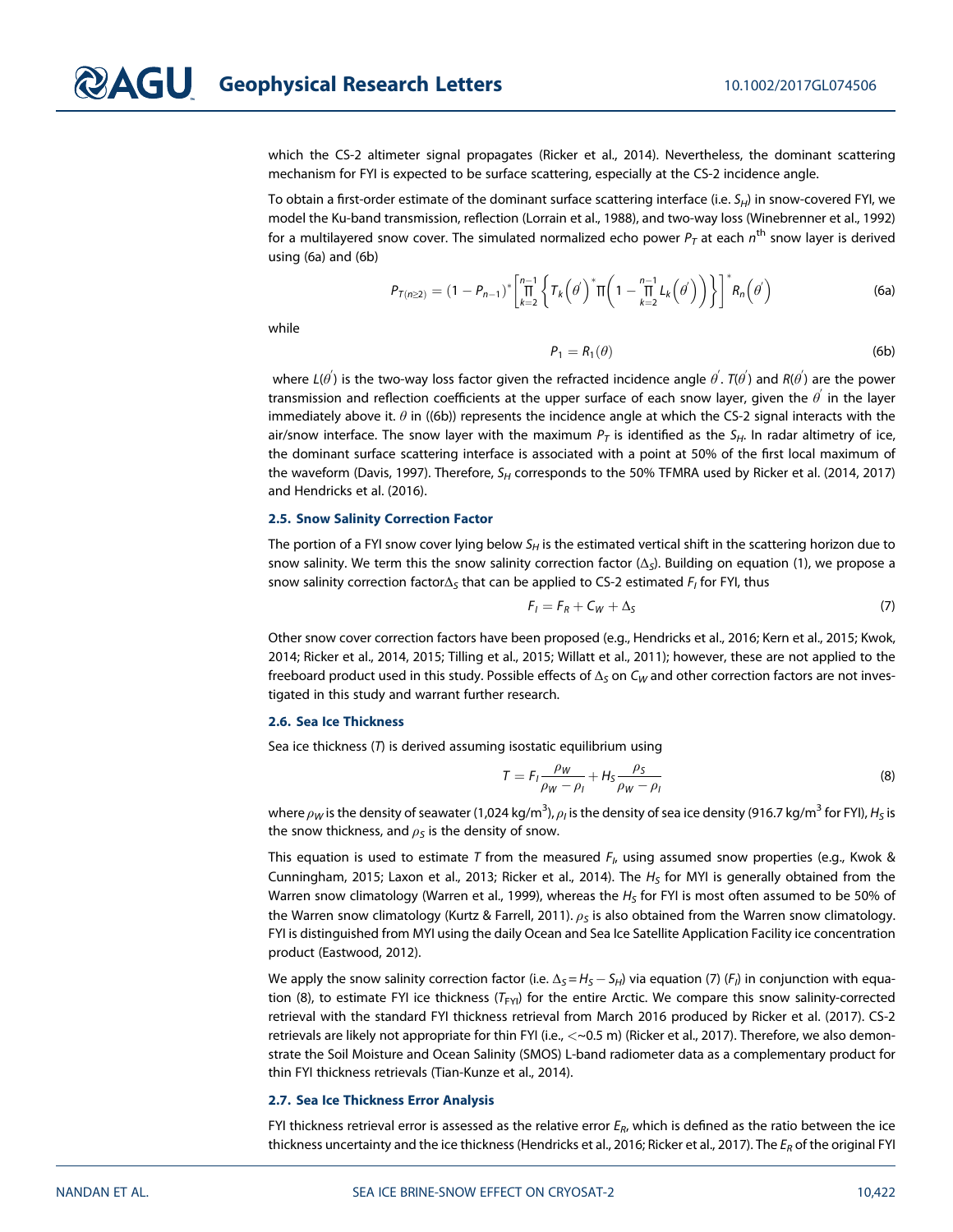## **QAGU** Geophysical Research Letters 10.1002/2017GL074506



Figure 1. Mean brine volume ( $\varphi_{bs}$ ) as a function of snow thickness for 16 cm snow covers on FYI. The error bars  $\varphi_{bs(-1\sigma)}$  and  $\varphi_{bs(+1\sigma)}$  represent one standard deviation ( $\pm 1\sigma$ ) from the mean  $\varphi_{bs}$ . The snow/sea ice interface is located at 0 cm on the y axis.

thickness retrieval (Ricker et al., 2017) (hereafter  $T_{\text{FYI(ORIG)}}$ ) is compared with the  $E_R$  of the snow salinity-corrected  $T_{FYI}$  using  $\Delta_S$  (hereafter  $T_{FYI(AB)}$ ).  $E_R$  follows a positively skewed, non-normal distribution (Ricker et al., 2017); therefore, we employ running medians (based on 20 cm wide bins) to illustrate trends. This is in contrast to the running means used by Ricker et al. (2017) and Kaleschke et al. (2015), which overestimate  $E_R$  due to the skewedness.

#### 3. Results and Discussion

#### 3.1. Empirical Distribution of Brine Volume in Snow-Covered FYI

The brine volume distribution in the snow-covered FYI in our dataset ranges from 0% (brine-free) to ~6%. The highest brine volumes are found at the snow/sea ice interface, decreasing with height into the snow cover. These observations are consistent with the upward brine wicking mechanism expected to occur within the bottom 6–8 cm of the snow cover over-

laying FYI (Barber et al., 1995; Crocker, 1992; Drinkwater & Crocker, 1988; Geldsetzer et al., 2009; Nandan et al., 2017). For snow thicknesses ≤8 cm, the snow is usually found to be completely brine-wetted. For snow thicknesses >8 cm, the brine volume gradient culminates in very low brine volume in the uppermost layers.

As an example of the brine volume  $\varphi_{bs}$  distribution in snow-covered FYI, we illustrate snow pit data (n = 36) for a snow thickness of 16 cm (Figure 1). This case study corresponds to the mean snow thickness observed in our dataset. Nearly brine-free snow ( $\varphi_{bs}$  < 0.1%) is observed in the top 4 cm, below which  $\varphi_{bs}$  increases to  $\sim$ 1% at 7 cm above the ice surface and increases further to  $\sim$ 2% at 2 cm above the ice surface.

The  $\varphi_{bs}$  distribution at minus one standard deviation  $(\varphi_{bs(-1\sigma)})$  represents less saline and moderately cold snow covers within the dataset (Figure S2c). In such cases, the snow cover is brine-free for the top 4 cm, below which it has low brine volumes (<0.2%), with somewhat higher brine volume found only immediately above the snow/sea ice interface. The  $\varphi_{bs}$  distribution at plus one standard deviation ( $\varphi_{bs(+1\sigma)}$ ) represents relatively warmer, more-saline snow covers within the dataset (Figure 1). In such cases, the snow cover can reach ~1%  $\varphi_{bs}$  at 10 cm, ~2%  $\varphi_{bs}$  at 7 cm, and >5%  $\varphi_{bs}$  at 1 cm; however, the top 4 cm still have relatively low brine volume.

It is important to note that the brine volume distributions in our dataset were obtained during late winter conditions on thick FYI. During the early winter, shortly after sea ice formation, the brine volume distribution may exhibit even higher values, due in part to thinner snow covers and warmer air and ice temperatures (e.g.,





Drinkwater & Crocker, 1988). Conversely, in midwinter, snow covers likely exhibit reduced brine volumes, as snow temperatures are at a minimum. Given the large snow temperature range of our dataset (Figure S2b), the brine volume variance in our dataset is expected to reasonably represent the majority of spatiotemporal variance in the Canadian Arctic.

#### 3.2. CryoSat-2 Scattering Horizon, Penetration Depth, and Snow Salinity Correction Factor

Based on the brine volume distributions,  $\Delta_S$  is calculated for snow thicknesses from 4 to 40 cm, via equations (4a) through (7) (Figure 2). A cubic fit provides a first estimate of the trend of  $\Delta_S$  as a function of snow thickness  $H_{\varsigma}$ :

$$
\Delta_{\mathsf{S}} = 1.4022229 + 0.9114689H_{\mathsf{S}} - 0.0437265H_{\mathsf{S}}^2 + 0.00061H_{\mathsf{S}}^3 \quad (9)
$$

Although data are somewhat scarce for some snow thicknesses, there are some notable trends. For  $H_S \leq 8$  cm,  $\Delta_S$  is within 2 cm of the snow surface, the result of shallow snow usually being brine-wetted throughout. For 10 cm  $\geq$  H<sub>S</sub>  $\leq$  24 cm,  $\Delta$ <sub>S</sub>  $\approx$  7 cm, and for H<sub>S</sub>  $\geq$  26 cm,  $\Delta$ <sub>S</sub>  $\approx$  6 cm. The consistency of  $\Delta_S$  for snow thicknesses  $\geq 10$  cm is supported by observations of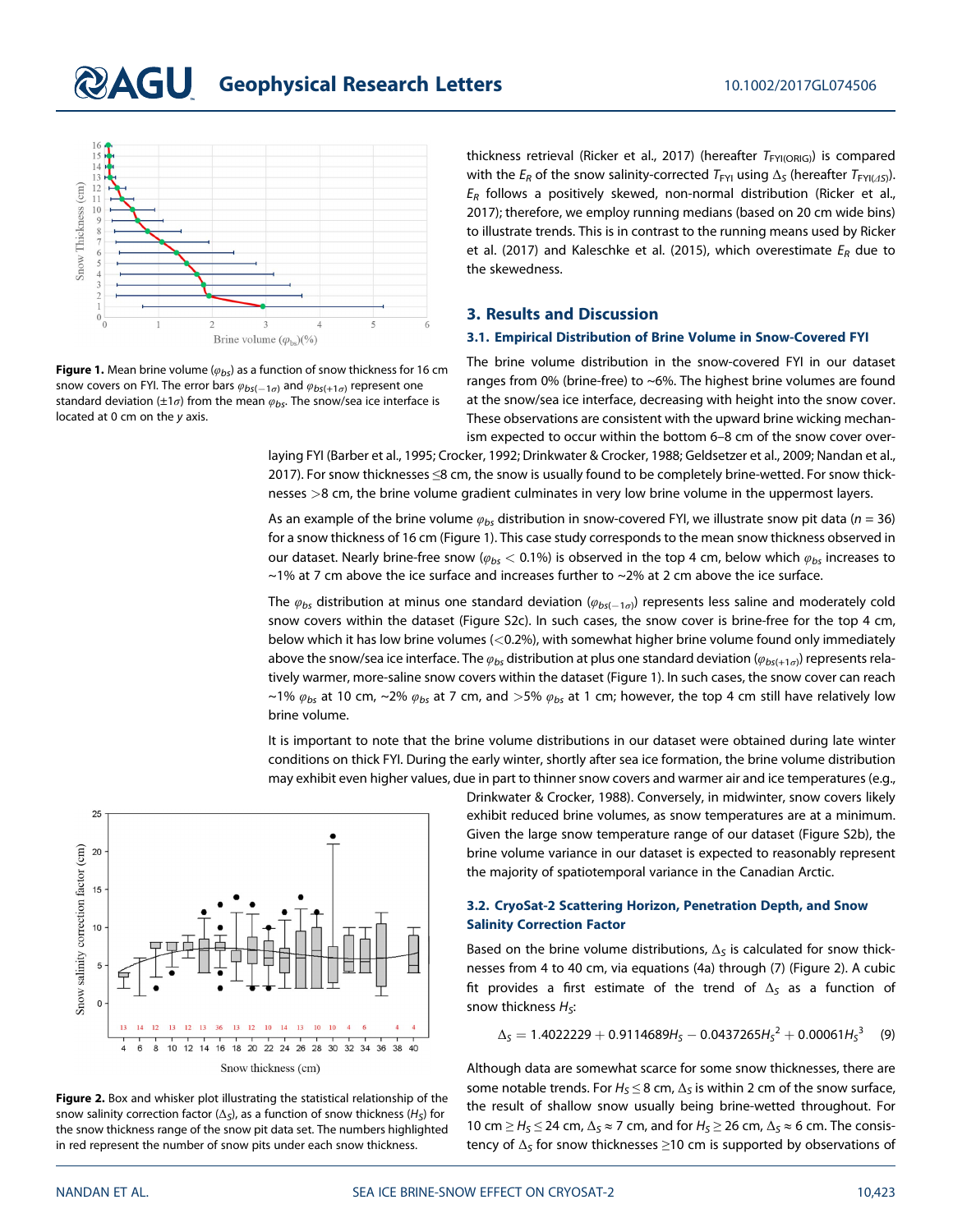## **QAGU** Geophysical Research Letters 10.1002/2017GL074506



Figure 3. Simulated normalized echo power for 16 cm snow covers on FYI. The green, red, and blue lines represent power values for the distributions of  $\varphi_{bs(+1\sigma)}$ ,  $\varphi_{bs}$ , and  $\varphi_{bs(-1\sigma)}$ , respectively. The downward green, red, and blue arrows indicate the maximum penetration depth for  $\varphi_{bs(+1\sigma)}$ ,  $\varphi_{bs}$  and  $\varphi_{bs(-1\sigma)}$ , respectively. The black square represents the  $S_H$  for  $\varphi_{bs}$ . The snow/sea ice interface is located at 0 cm on the y axis.

brine-wetted snow typically being confined within the bottom 6–8 cm of the snow cover overlaying FYI (Barber et al., 1995; Drinkwater & Crocker, 1988; Geldsetzer et al., 2009; Nandan et al., 2017). Therefore, a consistent value of  $\Delta_s = 7$  cm could reasonably be used for snow thicknesses >8 cm.

The standard error (SE) of the regression is 2.7 cm, providing an indication of the spatiotemporal variability in  $\Delta_{\varsigma}$  that may be encountered in the Canadian Arctic. To illustrate the effects of this variability on FYI thickness retrievals, we used the 16 cm snow pit case study data to calculate the position of  $\Delta_S$  corresponding to  $\varphi_{bs}$  as well as the scattering horizons corresponding to  $\varphi_{bs(-1\sigma)}$  and  $\varphi_{bs(+1\sigma)}$ ; these are $\Delta_{\mathcal{S}(-15E)}$  and  $\Delta_{\mathcal{S}(+15E)}$ , respectively (Figure 3).

For a 16 cm snow cover with mean  $\varphi_{bs}$  distribution, the maximum power S<sub>H</sub> occurs 9 cm below the air/snow interface, and  $\Delta_S$  is thus 7 cm above the snow/ice interface (equation (6a)) (red line and black square in Figure 3). The simulated CS-2 radar signal has a maximum penetration  $(\delta_P)$  of 11 cm into the snowpack (downward red arrow in Figure 3), where the high salinity and associated dielectric loss ( $\varepsilon^{''}>$  ~0.32) in the bottom snow layers lead to signal absorption.

In the case of cold, nearly brine-free conditions (i.e.  $\varphi_{bs(-1\sigma)}$ ), the  $S_{H(-1\sigma)}$  is 15 cm below the air/snow interface, and thus,  $\Delta_{S(-1SE)}$  is only 1 cm above the snow/sea ice interface (Figure 3). The CS-2 radar signal penetrates through the entire 16 cm snow cover to be absorbed in the upper layer of sea ice. The location of  $S_{H(-1\sigma)}$  is close to the location of the 50% TFMRA-assumed main scattering horizon, which is assumed to be at the snow/sea ice interface (Ricker et al., 2014). Therefore, existing 50% TFMRA retrievals are likely most applicable to brackish sea ice areas such as the Baltic Sea or the colder conditions of midwinter. In the case of snow

 $\bigoplus E_{R}\_T_{FYI(ORIG)}\_$ Running Median  $\bigodot E_R \_T_{FYI(ORIG)} \_$ Running Mean  $E_{R}$ <sub>*F<sub>FYI</sub>*( $\Delta_S$ )</sub>  $E_R$ <sub>*FYI*</sub> $(\Delta_{S(-1SE)})$ 160  $E_{R}$ <sub>*F<sub>FYI</sub>*( $\Delta$ <sub>S(+1SE)</sub>)</sub>  $\sum E_R$ <sub>FYI(ORIG)</sub>\_SMOS  $140$ Relative Error  $(E_R)$   $(^{96})$  $120$  $100$  $^{0.0}_{0.0}$  $0.2$  $0.4$  $0.6$  $0.8$ 1.2 1.4 1.6 1.8 2.0 2.2  $2.4$ 2.6  $1.0$ First-year sea ice thickness  $(T_{FYI})$  (m)

Figure 4. Relative error  $(E_R)$  for original CS-2 FYI thickness  $T_{FYI(ORIG)}$  using the TFMRA50% retracker algorithm and SMOS, for March 2016. The yellow, blue, and purple lines represent the  $E_R$  for corrected CS-2 Arctic FYI

thickness  $T_{\text{FYI}}(\Delta_S)$ ,  $T_{\text{FYI}}(\Delta_{S(-15E)})$ , and  $T_{\text{FYI}}(\Delta_{S(+15E)})$ , respectively. The solid lines represent running medians. The bold black line and dashed black line represent the running median and running mean of  $E_R$  characteristic of  $T_{FYI(ORIG)}$  following Ricker et al. (2017).

covers that are highly brine-wetted (i.e.,  $\varphi_{bs(+1\sigma)}$ ), the  $S_{H(+1\sigma)}$  and  $\delta_P$ are 3 cm and 4 cm below the air/snow interface, respectively (Figure 3). The  $\Delta_{S(+15F)}$  is thus 13 cm above the snow/sea ice interface.

#### 3.3. First-Year Sea Ice Thickness Retrieval Correction and Error Analysis

Figure 4 illustrates the relative error  $(E_R)$  (%) for CS-2 monthly mean FYI thickness retrievals over the entire Arctic, for March 2016. It includes the original FYI retrievals ( $T_{\text{FYI(ORIG)}}$ ) (Ricker et al., 2017) and the snow salinity-corrected  $T_{\sf FYI}$  using  $\Delta_{\sf S, \Delta_{\sf S(-1 \sf S E)}}$  and  $\Delta_{\sf S(+1 \sf S E)}$  for the 16 cm snow pit case study data (equations (7) to (9)). Comparing first the running median and running mean lines for  $T_{\text{FYICRIG)}}$  (bold versus dotted black lines in Figure 4), we note that at a FYI thickness of 1 m, the running median reduces  $E_R$  by 8.8% in relation to the running mean, and at 0.8 m,  $E_R$  is reduced by 23.6%.

Next, comparing the  $T_{FYI(ORIG)} E_R$  running median with the SMOS  $E_R$ running median (black versus white lines in Figure 4), we note the difference in retrieval estimates between these two sensors. Adopting a 30%  $E_R$  threshold to define the FYI thickness regimes for which retrieval error is relatively high, it can be observed that the CS-2  $T_{FYI(ORIG)} E_R$ is high for FYI thicknesses <0.95 m, whereas SMOS  $E_R$  is high for FYI thicknesses >0.35 m. A SMOS-to-CS-2 uncertainty gap therefore exists between 0.35 m and 0.95 m, where confidence in FYI thickness estimates is limited.

To assess the reduction in  $E_R$  using the  $\Delta_S$  correction, we compare the  $T_{FYI(OR)G}$  and  $T_{FYI}(\Delta_S)$  running median values. At 1.6 m, the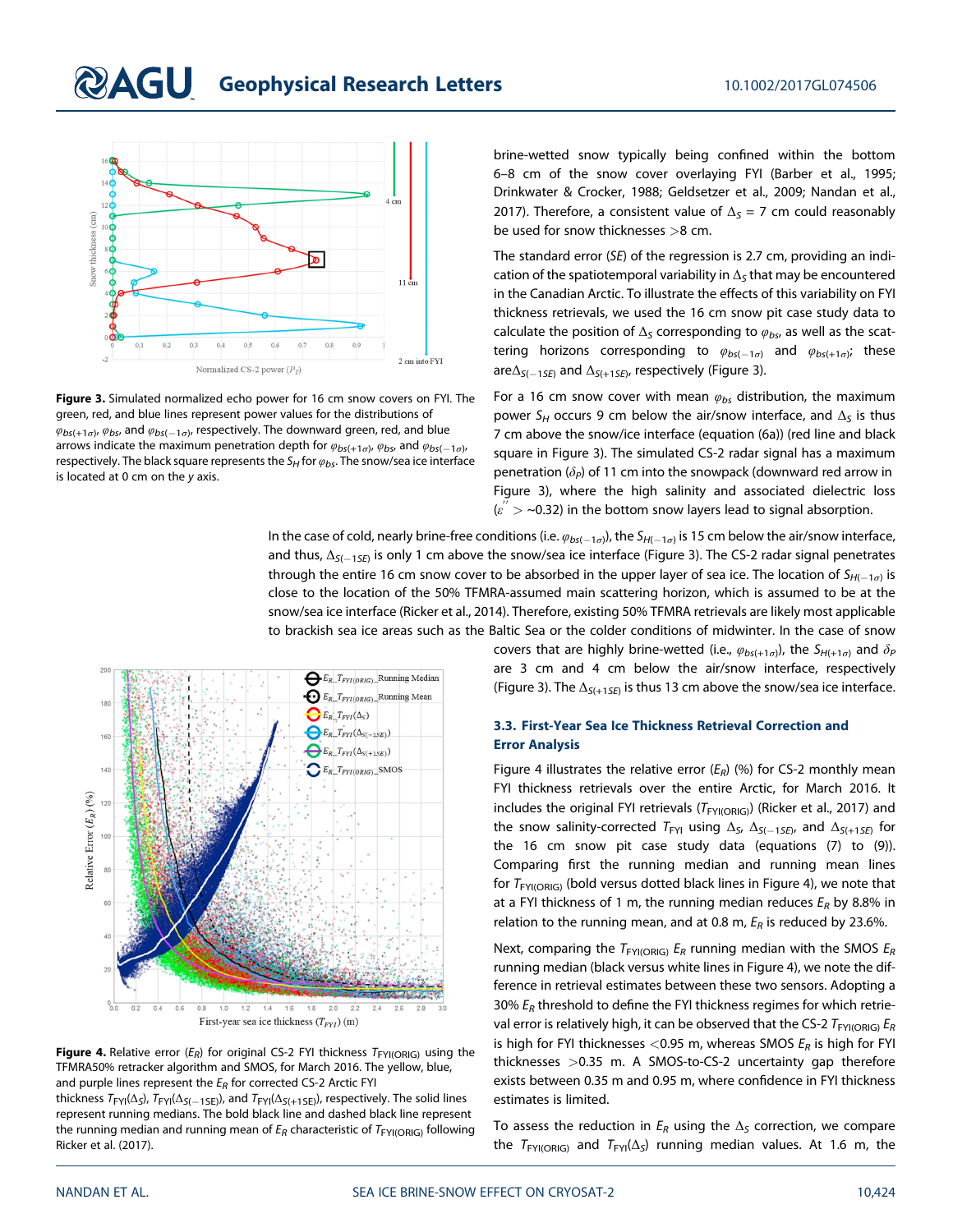differences in  $E_R$  are negligible with all  $E_R \approx 10\%$ . However, as FYI thickness decreases,  $T_{FY}(\Delta_S)$  exhibits substantially reduced error. While the  $T_{FYI(ORIG)}$  reaches  $E_R \approx 30\%$  at 0.95 m,  $T_{FYI}(\Delta_S)$  is 18.7% (yellow line in Figure 4), a reduction in  $E_R$  of 10.8%.  $T_{FYI}(\Delta_S)$  does not reach 30% until 0.7 m, by which point the  $T_{FYI(ORIG)}$ is 55%. Therefore, using our 30%  $E_R$  reference threshold, employing  $T_{FYI}(\Delta_S)$  reduces the SMOS-to-CS-2 uncertainty gap for thin ice types by 0.25 m (from 0.35–0.95 m to 0.35–0.7 m).

All of the CS-2 running medians illustrate rapid increase in  $E_R$  at some inflection points as FYI thickness decreases. To define these inflection points, we identify the point on each curve where it reaches a slope of 100% per meter. For  $T_{FYI(ORIG)}$ , this inflection point occurs at around 0.95 m ice thickness, whereas the corrected  $T_{FY}(\Delta_S)$  does not exhibit such a steep increase until 0.65 m ice thickness (Figure 4).

The corrected  $T_{\sf FYI}$  using  $\Delta_{\sf S(-1SE)}$  (hereafter  $T_{\sf FYI}(\Delta_{\sf S(-1SE)})$ ) closely follows  $T_{\sf FYI(ORIG)}$  (blue line in Figure 4), which indicates that  $T_{\sf FYl}(\Delta_{S(-15E)})$  aligns closely with the 50% threshold TFMRA and tracks close to the ice freeboard (Ricker et al., 2014), suggesting that the  $T_{FYI(OR|G)}$  is more suitable for cold brine-free snow conditions on FYI.

The corrected  $T_{FY1}$  using the  $\Delta_{S(+15E)}$  (hereafter  $T_{FY1}(\Delta_{S(+15E)})$ ) (purple line in Figure 4) reduces  $E_R$  even more than using  $\Delta_S$ . E<sub>R</sub> of T<sub>FYI</sub>( $\Delta_{S(+15E)}$ ) is lower than that of T<sub>FYI</sub>( $\Delta_S$ ) by 4.6% at 0.8 m and by 9.7% at 0.6 m. However,  $T_{FYI}(\Delta_{S(+15E)})$  produces considerable overcorrection, due to a substantial number of negative freeboards, resulting in  $T_{FYI(ORIG)} < 0$  m (Figure S3). Negative freeboard values are found in original  $F_I$  and corrected  $F_l(\Delta_{S(+15E)})$  estimates, ~3.5% and ~28%, respectively (Figure S3). For  $F_l(\Delta_S)$  estimates, ~12% are negative (not shown in Figure S3). Negative freeboards associated with the original  $F_I$  and  $F_I(\Delta_S)$  estimates are likely the result of excess snow loading (via the modified Warren climatology) and/or inaccurate snow and ice densities. This effect is consistent with the ice freeboard estimates obtained using the TFMRA 80% retracker threshold, where the mean  $F<sub>l</sub>$  was found to be negative during November 2013, and close to sea level in March 2013 (Ricker et al., 2014).

#### 4. Conclusion

We have derived an estimate of the effect of snow salinity on CS-2-derived Arctic FYI freeboard and thickness estimates. A thickness-dependent snow salinity correction factor is added to the existing ice freeboard estimation method, based on a theoretically derived main radar scattering horizon at the CS-2 frequency of 13.575 GHz. We use in situ snow thermophysical property measurements, sampled from numerous undeformed and slightly deformed FYI locations within the Canadian Arctic during late winter season. Our simulations highlight the substantial effect that brine-wetted snow has on the main scattering horizon of CryoSat-2, which influences FYI freeboard and thickness estimates. Our corrected FYI thickness estimates using the snow salinity correction factor demonstrate reductions in CS-2 relative errors. The reductions are considerable at FYI thicknesses <1 m. At 0.95 m, the relative error reduces by ~11% and at 0.7 m the error reduces by ~25%. These reductions also help to close the uncertainty gap between SMOS and CS-2 thin ice thickness retrievals by 0.25 m. We find that current retrieval methods are likely more suited to very cold, low snow salinity FYI, which limits their scope. We also find that FYI with warm, highly saline snow has the potential to produce the highest retrieval errors. To increase confidence in CS-2 error analyses in all seasons, subsequent research should focus on using in situ FYI thickness data for validation, to quantify the error objectively. With the recent and rapid decline of MYI, and its replacement by FYI, the role of snow salinity should be considered whenever FYI freeboard is estimated using CryoSat-2 on local to pan-Arctic scales.

#### References

Barber, D. G., & Hanesiak, J. M. (2004). Meteorological forcing of sea ice concentrations in the southern Beaufort Sea over the period 1979 to 2000. Journal of Geophysical Research: Oceans, 109, C06014.<https://doi.org/10.1029/2003JC002027>

Barber, D. G., & Nghiem, S. V. (1999). The role of snow on thermal dependence of microwave backscatter over sea ice. Journal of Geophysical Research, 104, 25,789–25,803.<https://doi.org/10.1029/1999JC900181>

Barber, D. G., Reddan, S. P., & LeDrew, E. F. (1995). Statistical characterization of the geophysical and electrical properties of snow on landfast first-year sea ice. Journal of Geophysical Research, 100, 2673–2686.<https://doi.org/10.1029/94JC02200>

Cox, G. F., & Weeks, W. F. (1975). Brine Drainage and Initial Salt Entrapment in Sodium Chloride Ice (No. CRREL-RR-345). Hanover, NH: Cold Regions Research and Engineering Laboratory.

Crocker, G. (1992). Observations of the snow cover on sea ice in the Gulf of Bothnia. International Journal of Remote Sensing, 3(13), 2433–2445.

Davis, C. (1997). A robust threshold re-tracking algorithm for measuring ice-sheet surface elevation change from satellite radar altimeters. IEEE Transactions on Geoscience and Remote Sensing, 35, 974–979.

#### Acknowledgments

The authors thank Mark Fuller and Patrick Duke of the University of Calgary for assistance with snow thickness and geophysical property data collection; David Roberts for assisting with graphical data representation; Natural Sciences and Engineering Research Council of Canada (NSERC) Discovery and Tools and Infrastructure grants to John Yackel, Randall Scharien, and Brent Else; Polar Continental Shelf Project (PCSP); and the Northern Scientific Training Program (NSTP) for financial and logistic support. The Centre for Earth Observation Science, University of Manitoba (principal investigator David Barber) is acknowledged for financial and logistical support for collection of field data. POLAR Knowledge Canada, Cambridge Bay (Dwayne Beattie and Angulalik Pedersen) is also acknowledged for logistical support for field data collection. The authors sincerely thank the three anonymous reviewers and the Editor for providing valuable suggestions to improve this paper. Processing of the CryoSat-2 sea ice thickness is funded by the German Ministry of Economic Affairs and Energy (Grant: 50EE1008), and data from March 2016 are obtained from [http://www.](http://www.meereisportal.de) [meereisportal.de](http://www.meereisportal.de) (Grant: REKLIM-2013- 04). Processing of the SMOS data sea ice thickness was funded by EU project SIDARUS, and data from March 2016 are obtained from [http://www.meereispor](http://www.meereisportal.de)[tal.de](http://www.meereisportal.de) (grant: REKLIM-2013-04).